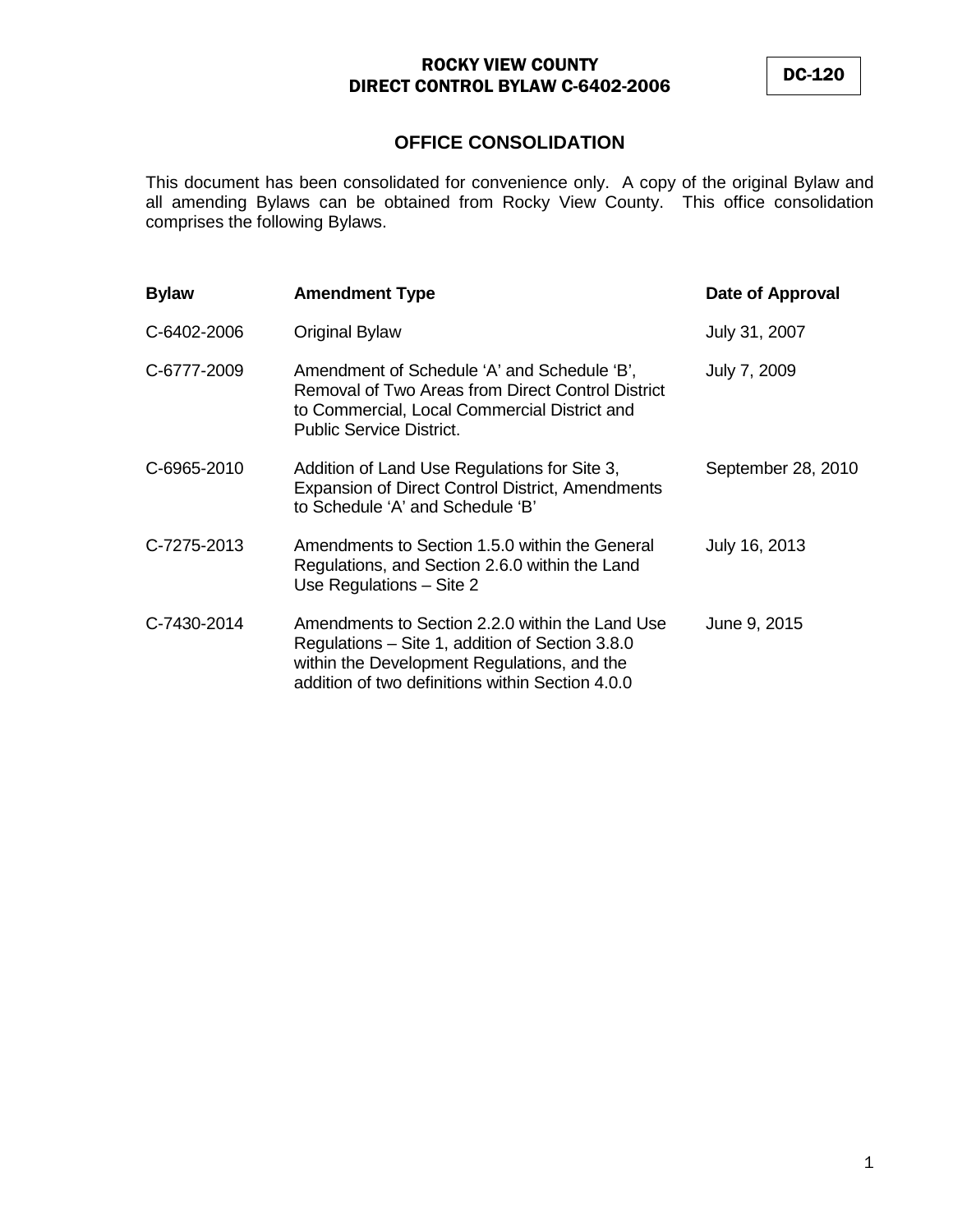DC-120

#### **DIRECT CONTROL BYLAW REGULATIONS**

The regulations of the Direct Control District comprise:

- 1.0.0 General Regulations
- 2.0.0 Land Use Regulations
- 3.0.0 Development Regulations
- 4.0.0 Definitions
- 5.0.0 Implementation

#### **1.0.0 General Regulations**

- 1.1.0 For the purposes of this Bylaw, the Lands shall be notionally divided into Site 1, Site 2, and Site 3, the boundaries and descriptions of which shall be more or less as indicated in Schedule "B" attached to and forming part of this bylaw, except otherwise approved by Council. The size and shape of Site 1, Site 2, and Site 3 are approximate and will be more precisely determined by a Tentative Plan in form and substance satisfactory to the County, to be submitted to the County by the Developer as an application for subdivision approval.
- 1.2.0 Parts 1, 2 & 3 of the Land Use Bylaw C-4841-97 shall apply to all uses contemplated by this Bylaw except where noted otherwise.
- 1.3.0 That the Development Authority shall be responsible for the issuance of Development Permit(s) for the Lands subject to this Bylaw.
- 1.4.0 The Development Authority shall consider and decide on applications for Development Permits for all uses listed by this Bylaw provided the provisions of Section 2 and 3 herein are completed in form and substance, satisfactory to the County, except where specifically noted that Council approval is required.
- 1.5.0 Notwithstanding Section 1.4.0, the following listed uses within Sites 1-3: Accessory Buildings; Dwelling, Single-detached; and Home Based Business-Type 1; are deemed approved when all other criteria of this Bylaw are met.
- 1.6.0 Council may, through the Development Agreement(s) required by this Bylaw, specify any development regulation, criteria or condition necessary to ensure all Subdivision and Development on the Lands conform to the development proposals and representations upon which this Bylaw is based, as determined by and to the satisfaction of the Council and its sole and unfettered discretion.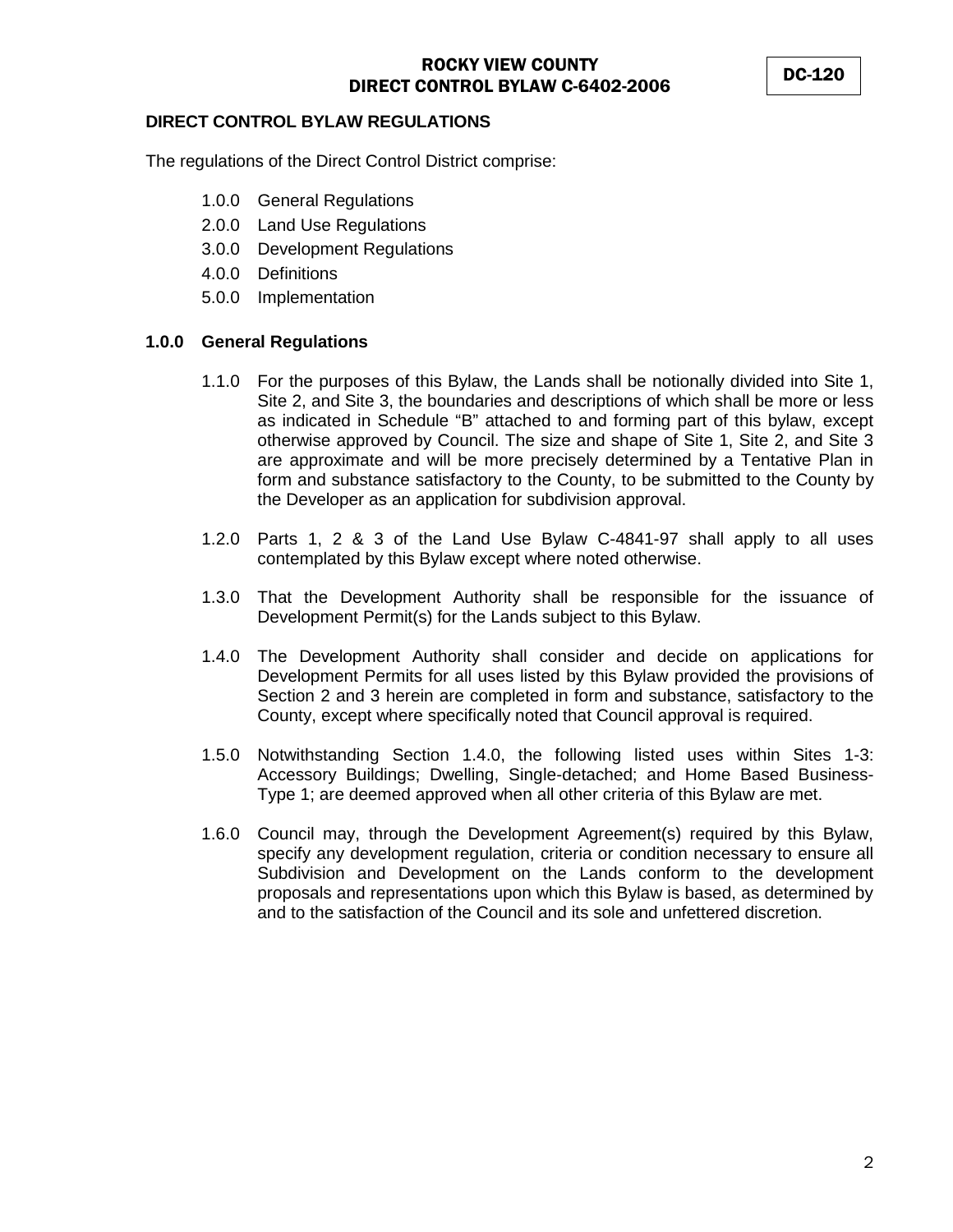#### **2.0.0 Land Use Regulations – Site 1**

2.1.0 Purpose and Intent

The purpose and intent of the Site 1 is to provide for residential uses in the form of single-family dwellings with public roadways, Public Utility Lots (PUL), and Municipal Reserve (MR).

- 2.2.0 Uses
	- 2.2.1 Dwelling, Single-detached
	- 2.2.2 Accessory Buildings less than 10.0  $m^2$  (107.64 ft<sup>2</sup>) building area
	- 2.2.3 Community Sign
	- 2.2.4 Home Based Business-Type 1
	- 2.2.5 Private Swimming Pools
	- 2.2.6 Public Open Space (MR)
	- 2.2.7 Public Utilities
- 2.3.0 Maximum and Minimum Requirements
	- 2.3.1 Parcel Size: Minimum: 0.10 hectare (0.25 acre), Dwelling, single-detached
	- 2.3.2 Lot Width: Maximum: 60.96 metres (200.0 feet), Dwelling, single-detached
	- 2.3.3 Number of Lots within Residential Development Sites: Maximum (Site 1): 32
	- 2.3.4 Number of Dwelling Units per lot: Maximum: 1
	- 2.3.5 Habitable floor area, excluding basement: Minimum: 140 metres<sup>2</sup> (1507 feet<sup>2</sup>), Dwelling, single-detached
	- 2.3.6 Height of Buildings: Maximum building height (principal building): 11.0 metres (36.09 feet) Maximum building height (accessory building): 3.0 metres (9.84 feet)
	- 2.3.7 Off-Street Parking: Minimum: 2 per dwelling unit
	- 2.3.8 Site Coverage Maximum Total Site Coverage (All Buildings): 35%

#### *Building Setbacks*

2.3.9 Yard, Front: Minimum: 3 metres (9.84 feet), Dwelling, single-detached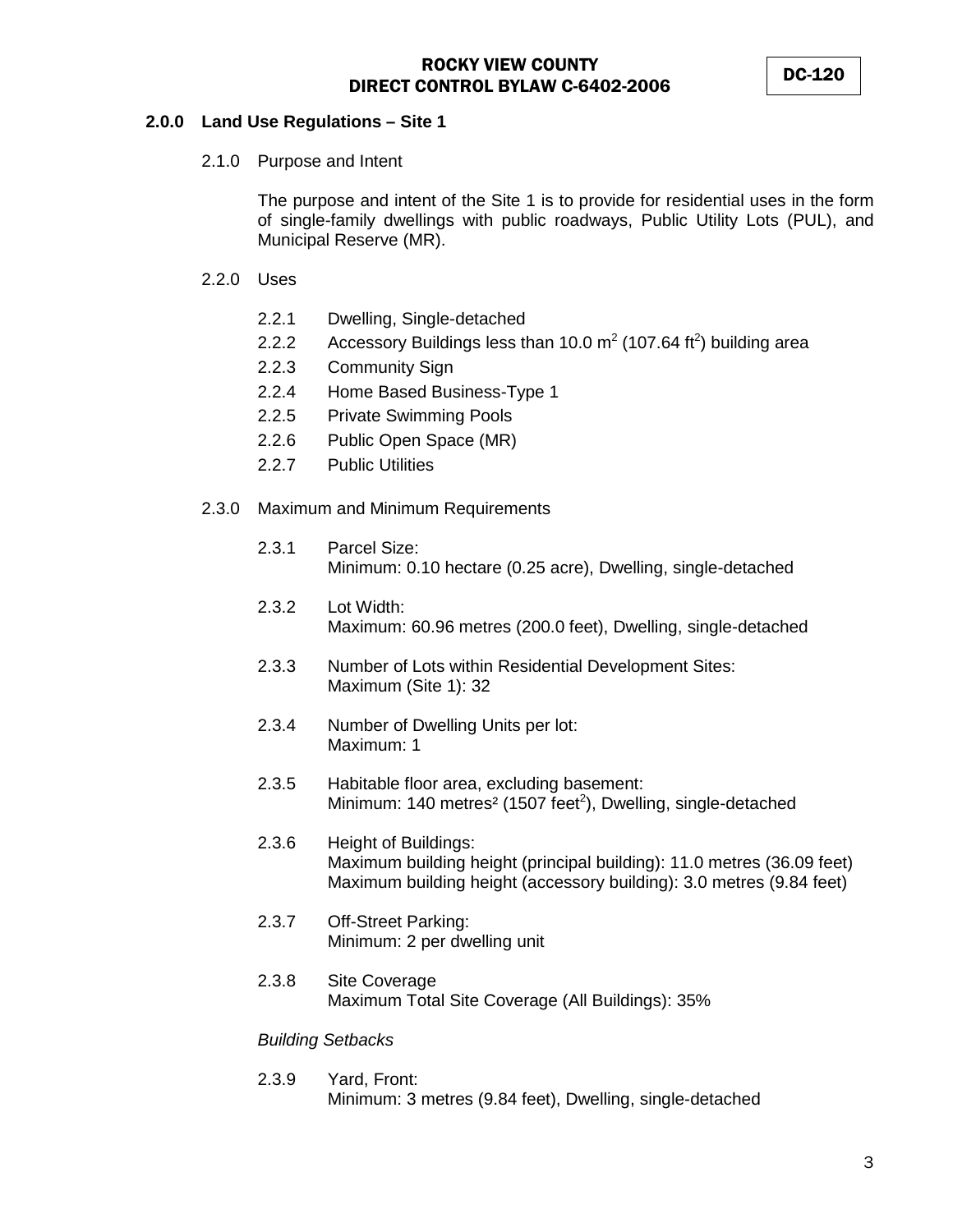- 2.3.10 Yard, Side: Minimum: 1.5 metres (4.92 feet), Dwelling, single-detached Minimum: 0.6 metres (1.97 feet), Accessory Building
- 2.3.11 Yard, Rear: Minimum: 7.5 metres (24.61 feet), Dwelling, single-detached Minimum: 2.0 metres (6.56 feet), Accessory Buildings
- 2.4.0 Special Regulations
	- 2.4.1 There shall be no side yard extensions into the defined minimum required setback. Section 38 of the Land Use Bylaw which provides for cantilever extensions is not applicable under this Direct Control District.
	- 2.4.2 The driveway connecting a garage (attached and/or detached) to a road shall be a minimum length of 6.5 meters (21.33 feet) when measured from the back of a curb or back of sidewalk.
	- 2.4.3 Accessory Buildings are not permitted within the Front Yard or Side Yard Setback of any Dwelling Unit.
	- 2.4.4 That notwithstanding Section 2.2.2, Lot 33, Block 1, Plan 0913273 shall be permitted an accessory building no greater than 52.00 m2 (559.72 ft2) in size.
	- 2.4.5 That notwithstanding Section 24.1(e) and 24.4 of the Land Use Bylaw, Lot 33, Block 1, Plan 0913273 shall be permitted a Pigeon Loft as an accessory building.
	- 2.4.6 That notwithstanding Section 2.2.0, Lot 33, Block 1, Plan 0913273 shall be permitted Keeping of Racing Pigeons as a use, pursuant to the definition and regulations within this Bylaw.

## **2.5.0 Land Use Regulations – Site 2**

2.6.0 Purpose and Intent

The purpose and intent of the Site 2 is to provide for residential uses in the form of single-family dwellings with public roadways, Public Utility Lots (PUL) and Municipal Reserve (MR).

- 2.7.0 Uses
	- 2.7.1 Dwelling, Single-detached
	- 2.7.2 Accessory Buildings less than 10.0 metres<sup>2</sup> (107.64 feet<sup>2</sup>) building area
	- 2.7.3 Community Sign
	- 2.7.4 Home Based Business-Type 1
	- 2.7.5 Private Swimming Pools
	- 2.7.6 Public Open Space (MR)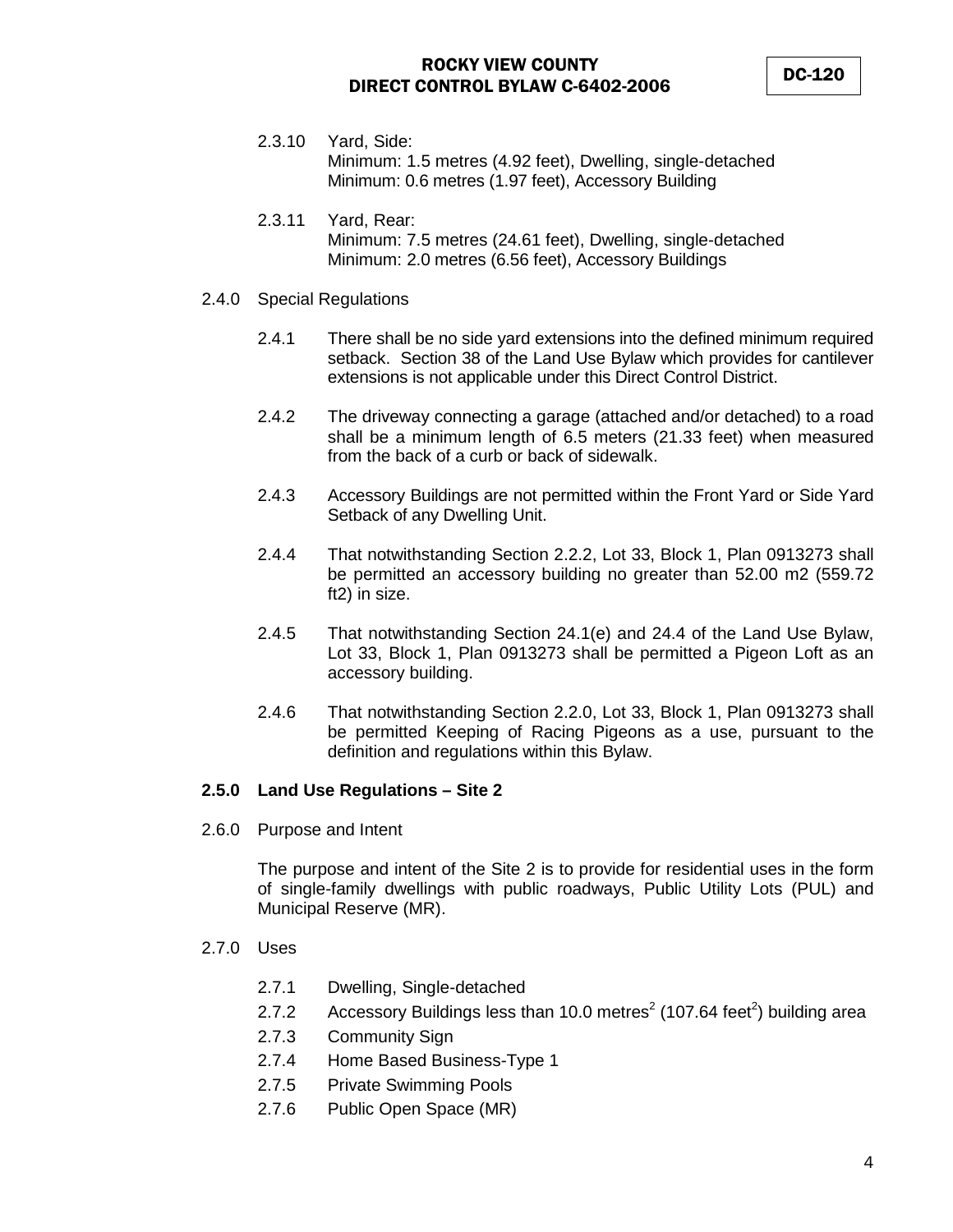- 2.7.7 Publicly Accessible (by Easement) Privately Owned Open Space
- 2.7.8 Public Utilities
- 2.8.0 Maximum and Minimum Requirements
	- 2.8.1 Parcel Size: Minimum: 0.10 hectare (0.25 acre), Dwelling, single-detached
	- 2.8.2 Lot Width: Maximum: 60.96 metres (200.0 feet), Dwelling, single-detached
	- 2.8.3 Number of Lots within Residential Development Sites: Maximum (Site 2): 118
	- 2.8.4 Number of Dwelling Units per Residential lot: Maximum: 1
	- 2.8.5 Habitable floor area, excluding basement: Minimum: 140 metres<sup>2</sup> (1507 feet<sup>2</sup>), Dwelling, single-detached
	- 2.8.6 Height of Buildings: Maximum building height (principal building): 11.0 metres (36.09 ft) Maximum building height (accessory building): 3.0 metres (9.84 ft)
	- 2.8.7 Off-Street Parking: Minimum: 2 per dwelling unit
	- 2.8.8 Site Coverage Maximum Total Site Coverage (All Residential Buildings): 35%

#### *Building Setbacks*

- 2.8.9 Yard, Front: Minimum: 3 metres (9.84 feet), Dwelling, single-detached
- 2.8.10 Yard, Side: Minimum: 1.5 metres (4.92 feet), Dwelling, single-detached Minimum: 0.6 metres (1.97 feet), Accessory Building
- 2.8.11 Yard, Rear: Minimum: 7.5 metres (24.61 feet), Dwelling, single-detached Minimum: 2.0 metres (6.56 feet), Accessory Buildings
- 2.9.0 Special Regulations
	- 2.9.1 There shall be no side yard extensions into the defined minimum required setback. Section 38 of the Land Use Bylaw which provides for cantilever extensions is not applicable under this Direct Control District.
	- 2.9.2 The driveway connecting a garage (attached and/or detached) to a road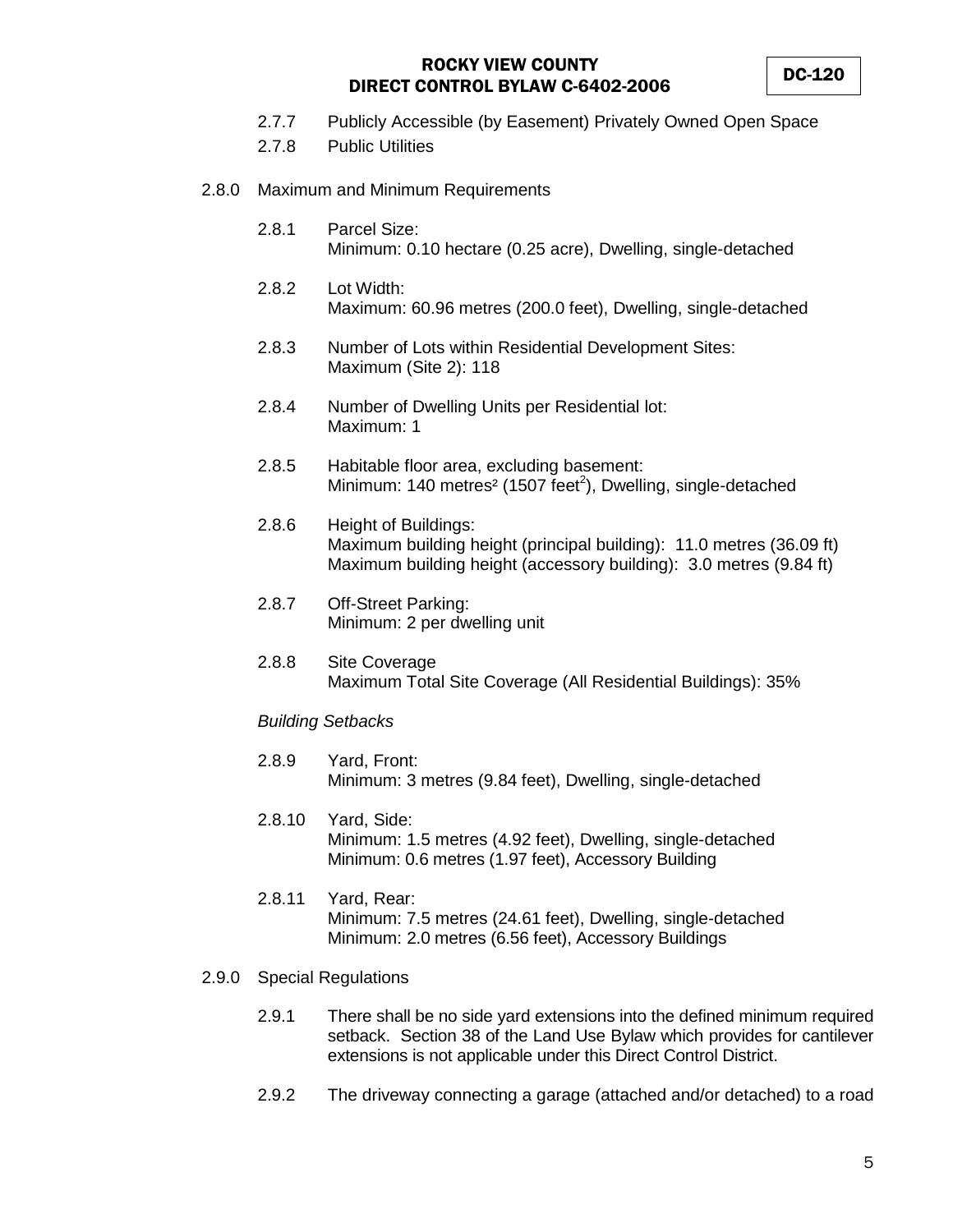shall be a minimum length of 6.5 metres (21.33 feet) when measured from the back of a curb or back of sidewalk.

2.9.3 Accessory Buildings are not permitted within the Front Yard or Side Yard Setback of any Dwelling Unit.

## **2.10.0 Land Use Regulations – Site 3**

2.11.0 Purpose and Intent

The purpose and intent of the Site 3 is to provide for residential uses in the form of single-family dwellings with public roadways, Public Utility Lots (PUL), and Municipal Reserve (MR).

- 2.12.0 Uses
	- 2.12.1 Dwelling, Single-detached
	- 2.12.2 Accessory Buildings less than 10.0 m<sup>2</sup> (107.64 ft<sup>2</sup>) building area
	- 2.12.3 Community Sign
	- 2.12.4 Home Based Business-Type 1
	- 2.12.5 Private Swimming Pools
	- 2.12.6 Public Open Space (MR)
	- 2.12.7 Publicly Accessible (by Easement) Privately Owned Open Space
	- 2.12.8 Public Utilities
- 2.13.0 Maximum and Minimum Requirements
	- 2.13.1 Parcel Size: Minimum: 0.10 hectare (0.25 acre), Dwelling, single-detached
	- 2.13.2 Lot Width: Maximum: 60.96 metres (200.0 feet), Dwelling, single-detached
	- 2.13.3 Number of Lots: Maximum (Site 3): 110
	- 2.13.4 Number of Dwelling Units per lot: Maximum: 1
	- 2.13.5 Habitable floor area, excluding basement: Minimum: 140 m<sup>2</sup> (1507 ft<sup>2</sup>), Dwelling, single-detached
	- 2.13.6 Height of Buildings: Maximum Building Height (Principal Building): 11.0 meters (36.09 feet) Maximum Building Height (Accessory Building): 3.0 meters (9.84 feet)
	- 2.13.7 Off-Street Parking: Minimum: 2 per dwelling unit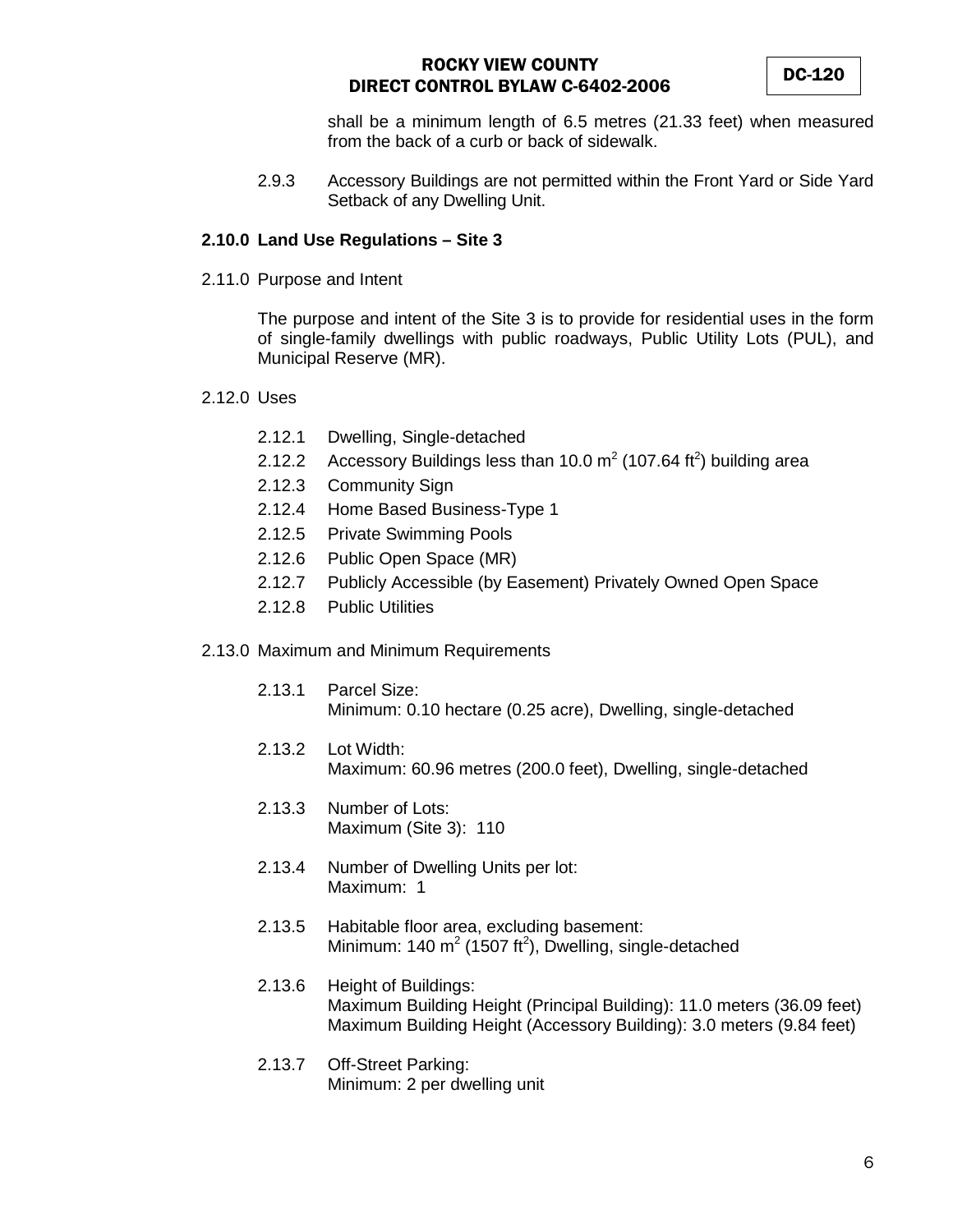2.13.8 Site Coverage Maximum Total Site Coverage (All Buildings): 35%

*Building Setbacks*

- 2.13.9 Yard, Front: Minimum: 3 meters (9.84 feet), Dwelling, single-detached
- 2.13.10 Yard, Side: Minimum: 1.5 meters (4.92 feet), Dwelling, single-detached Minimum: 0.6 meters (1.97 feet), Accessory Building
- 2.13.11 Yard, Rear: Minimum: 7.5 meters (24.61 feet), Dwelling, single-detached Minimum: 2.0 meters (6.56 feet), Accessory Buildings
- 2.14.0 Special Regulations
	- 2.14.1 There shall be no side yard extensions into the defined minimum required setback. Section 38 of the Land Use Bylaw which provides for cantilever extensions is not applicable under this Direct Control District.
	- 2.14.2 The driveway connecting a garage (attached and/or detached to a road shall be a minimum length of 6.5 meters (21.33 feet) when measured from the back of a curb or back of sidewalk.
	- 2.14.3 Accessory Buildings are not permitted within the Front Yard or Side Yard Setback of a Dwelling Unit.

#### **3.0.0 Development Regulations**

- 3.1.0 No subdivision for residential lots shall be endorsed, and no Development or Building Permits shall be issued for any purpose, until:
	- 3.1.1 The Developer has prepared and submitted a Stormwater Management Plan prepared by a qualified Professional Engineer licensed to practice in the Province of Alberta in a form and substance satisfactory to the County and/or Alberta Environment.
	- 3.1.2 Confirmation of connection to a regional or municipal wastewater sewer system in a form and substance satisfactory to the County, and the developer has submitted all necessary agreements for servicing to the County, with complete plans and specifications respecting the connections thereto, to the satisfaction of the County and Alberta Environment.
	- 3.1.3 Confirmation of a piped and treated water supply, licensed by the Province of Alberta, has been confirmed, in a form and substance satisfactory to the County.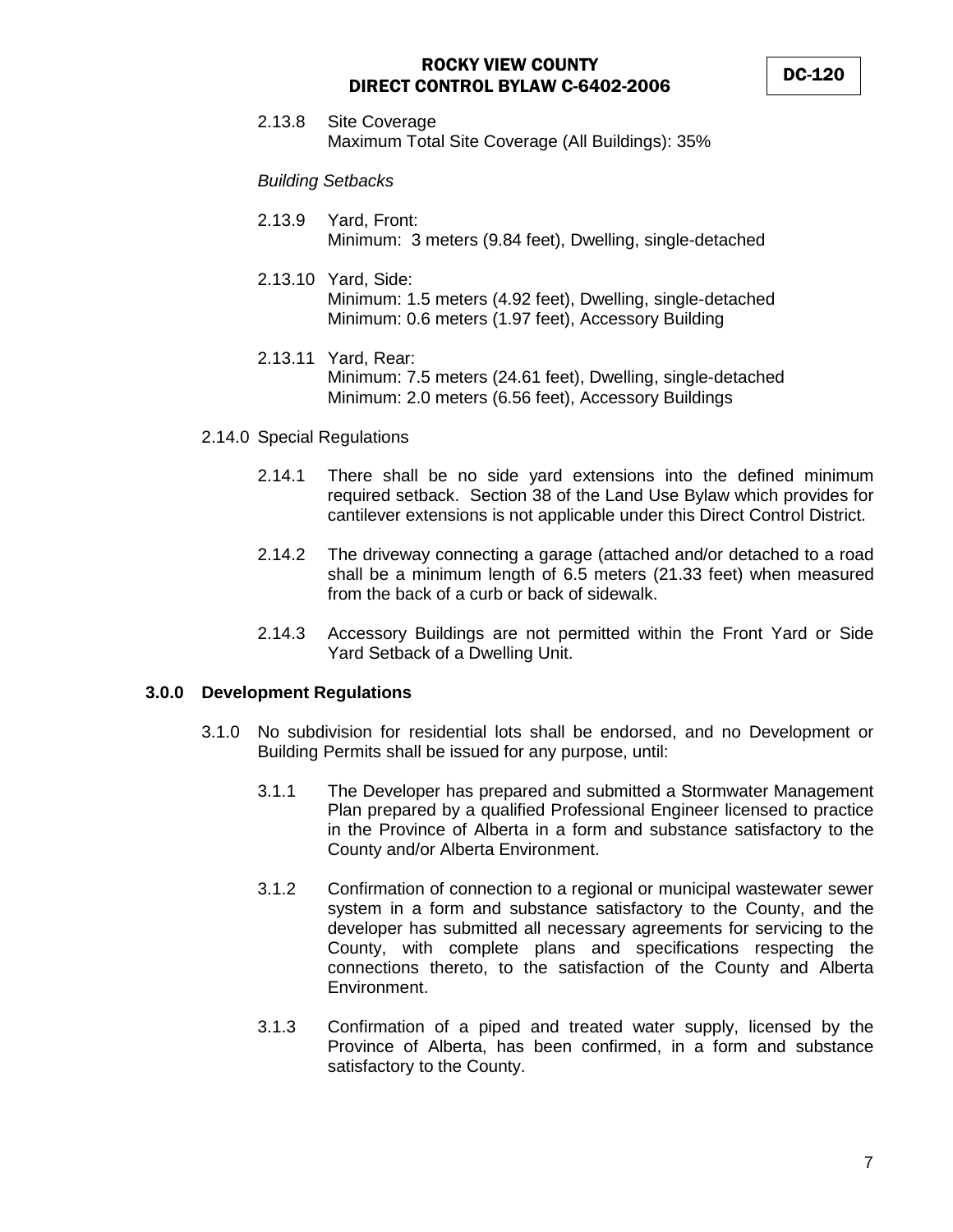- 3.1.4 All necessary easements and rights-of-way related to the supply and distribution of power, water, gas and wastewater disposal have been approved by the County.
- 3.2.0 Some or all of the Residential Development Sites may be combined in a single Development Permit or Development Agreement, and the Development Permit or Development Agreement shall provide that:
	- 3.2.1 No stripping, excavation, or construction of any of the lands shall occur until an appropriate Letter(s) of Credit acceptable in form and substance has been deposited with the Municipality; and
	- 3.2.2 No occupancy of any dwelling unit shall occur until the construction of all roads and utilities required to serve the Residential Development Sites or portions of them, have been completed to specifications satisfactory to the County.
- 3.3.0 Unless otherwise approved by the County, private roads shall be constructed in accordance with geometric design guidelines and standards outlines in the Servicing Standards for Subdivision and Road Construction as approved by Council, as amended.
- 3.4.0 All Letters of Credit referred to in this Bylaw shall be calculated in accordance with current County Policy and the estimate upon which the amount is to be based shall be certified by a qualified professional(s) or as determined by the County.
- 3.5.0 Show homes may be considered by the Development Authority as a use on the lands for up to five residential dwelling units per Residential Development Site prior to the endorsement of a plan of subdivision provided that conditional approval for subdivision has been granted by Council for that cell and a Development Agreement has been entered into. No occupancy of the said show homes shall occur until full municipal services (power, gas, sewer, water, telephone, etc.) are available to and immediately useable by residents of said dwellings and the plan of subdivision has been registered.
- 3.6.0 Pursuant to the issuance of Development Permits or Development Agreements for grading and stripping of necessary portions of the site under Section 3.3.0 of this Bylaw, no topsoil shall be exported from the lands, and topsoil and nontopsoil materials may be utilized for grading purposes for development within the lands.
- 3.7.0 A temporary sales or information centre may be considered by the Development Authority as a use on the lands.
- 3.8.0 The keeping, breeding, maintenance and flying of pigeons shall be permitted on the following conditions.
	- 3.8.1 The loft shall be of such sufficient size and design, and constructed of such material that it can be maintained in a clean and sanitary condition.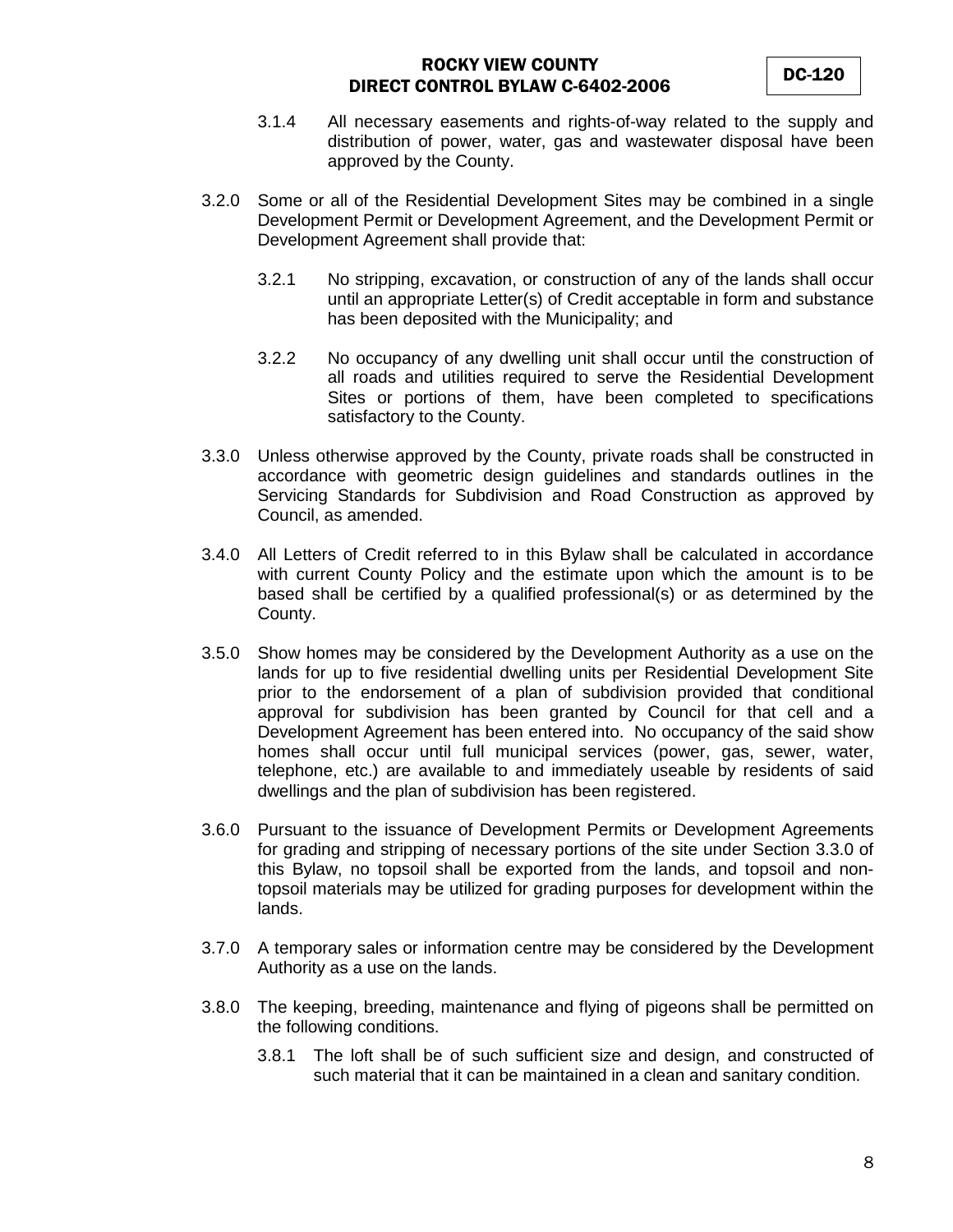- 3.8.2 There shall be a minimum of 0.19 m<sup>2</sup> (2.00 ft<sup>2</sup>) of floor space in any loft for each mature pigeon kept therein.
- 3.8.3 The loft shall be constructed and located in accordance with the appropriate Building Code Requirements and Development Regulations of the County.
- 3.8.4 All feed for said pigeons shall be stored in such containers as to protect against intrusion by rodents and other vermin.
- 3.8.5 The loft shall be maintained in a sanitary condition and in compliance with all applicable health regulations of Rocky View County and the Province of Alberta.
- 3.8.6 All pigeons shall be confined to the loft, except for limited periods necessary for exercise, training and competition: and at no time shall pigeons be allowed to perch or linger on the buildings or property of others.
- 3.8.7 All pigeons shall be fed within the confines of the loft.
- 3.8.8 No one shall release pigeons to fly for exercise, training or competition except in compliance with the following rules:
	- 3.8.8.1 The owner of the pigeons must be a member in good standing or an organized pigeons club, such as the Canadian Racing Pigeon Union Inc., Canadian Pigeon Fanciers Association, American Racing Pigeon Union, Inc., the International Federation of Racing Pigeon Fanciers, the National Pigeon Association, the American Tippler Society, the International Roller Association, the Rare Breeds Pigeon Club, or a local club which has rules that will help preserve the peace and tranquility of the neighborhood.
- 3.8.9 Pigeons shall be banded and registered with one of the national pigeon associations/registries.

## **4.0.0 Definitions**

- 4.1.1 Unless otherwise defined in this bylaw all words and uses shall be defined as per Section 8 (Definitions) of Bylaw C-4841-97 as amended, or Bylaw C-5980-2004, The Calgary – Chestermere Corridor Area Structure Plan, as amended.
- 4.1.2 "Building" includes anything constructed or placed on, in, over or under land but does not include a highway, public roadway or utility;
- 4.1.3 "Building Scheme" for the purpose of this Bylaw means a scheme to be registered against title of the Developable Land pursuant to a Restrictive Covenant describing Architectural Controls pertaining to the Development thereof;
- 4.1.4 "Community Sign" means a sign displaying the name of the community or communities within Section 2-24-3-W5M;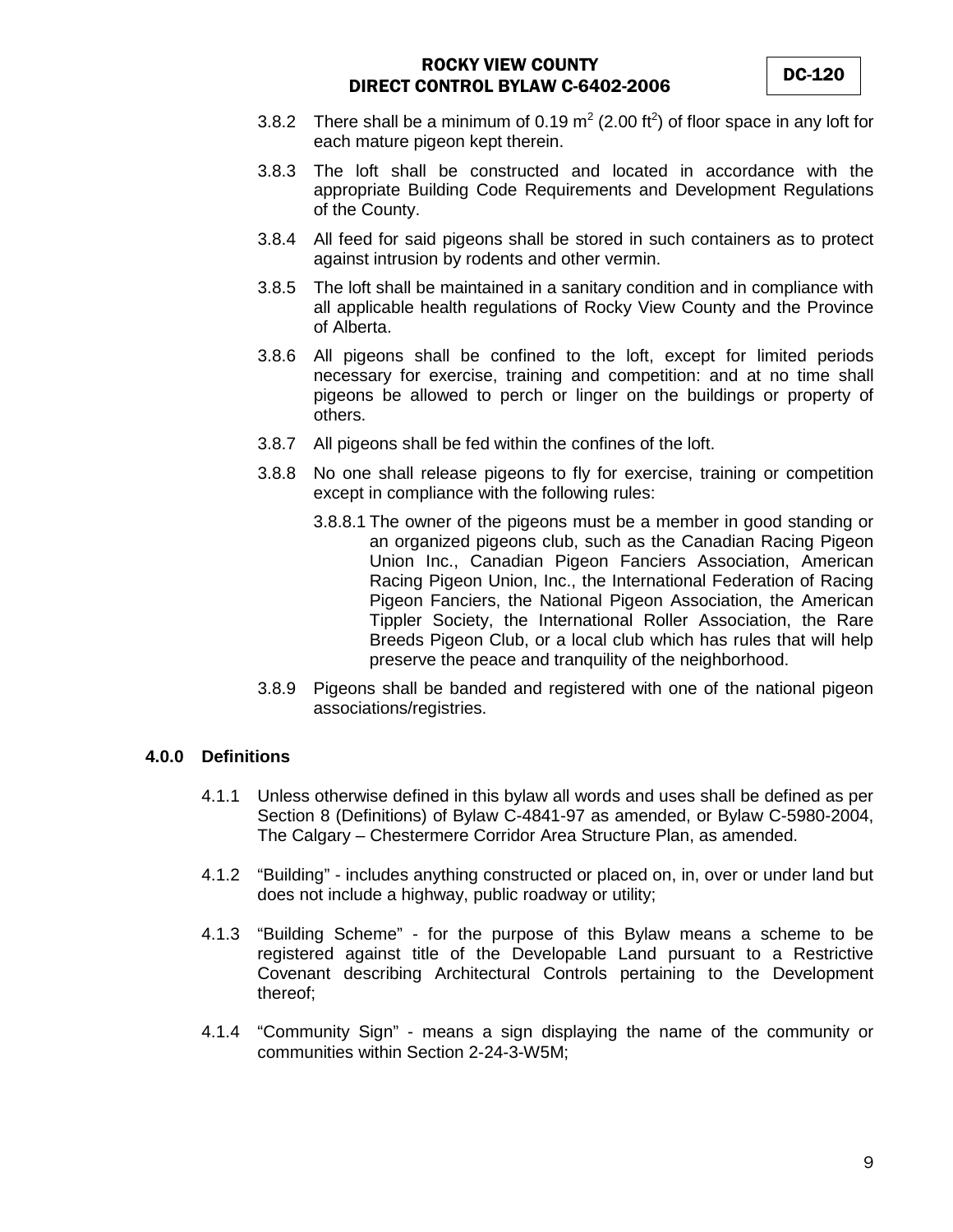- 4.1.5 "Construction Management Plan" means a program that details site management of all construction activity that may include, but is not limited to the management of construction debris and dust, site erosion, sedimentation control, noise control and traffic control;
- 4.1.6 "Developable Lands" means that portion of the Lands which is considered to be suitable for development and by the Council;
- 4.1.7 "Developer" means that party which owns or has a right to own all of the Lands excepting only any roadway plan therein;
- 4.1.8 "Development" means:
	- a) any excavation or stockpile and the creation of either of them, a building or an addition to, or replacement or repair of a building and the construction of placing in, on, over or under land of any of them;
	- b) a change of use of land or a building or an act done in relation to land or a building that results in or is likely to result in a change in the use of the land or Building; or
	- c) a change in the intensity of use of land or a building or an act done in relation to land or a building that results in or is likely to result in a change in the intensity of use of the land or building;
- 4.1.9 "Development Agreement" is an Agreement between the developer and the County specifying development regulations, criteria or conditions necessary to ensure all developments and subdivisions on the land conform to municipal approvals;
- 4.1.10 "Development Site" means an area of land that may contain a number of uses as defined in this Bylaw and which are numerically identified in Schedule "B";
- 4.1.11 "Keeping of Racing Pigeons" means the keeping of a pigeon which, through selective past breeding has developed the distinctive physical and mental characteristics as to enable it to return to its home after having been released a considerable distance therefrom, and which is accepted as such by the Canadian Racing Pigeon Club. Also, commonly known as the Racing Homer, Homing Pigeon, or Carrier Pigeon;
- 4.1.12 "Letter of Credit" means an area of land that may contain a number of uses as defined in this Bylaw at the request of the developer naming the County as the sole beneficiary thereof;
- 4.1.13 "Lot Width" is the measurement of a line drawn from the midpoint of one side property line to the midpoint of a second side property line;
- 4.1.14 "Pigeon Loft" means the structure(s) for the keeping or housing of pigeons permitted by this by-law.
- 4.1.15 "Residential Development Sites" means those Development Sites which shall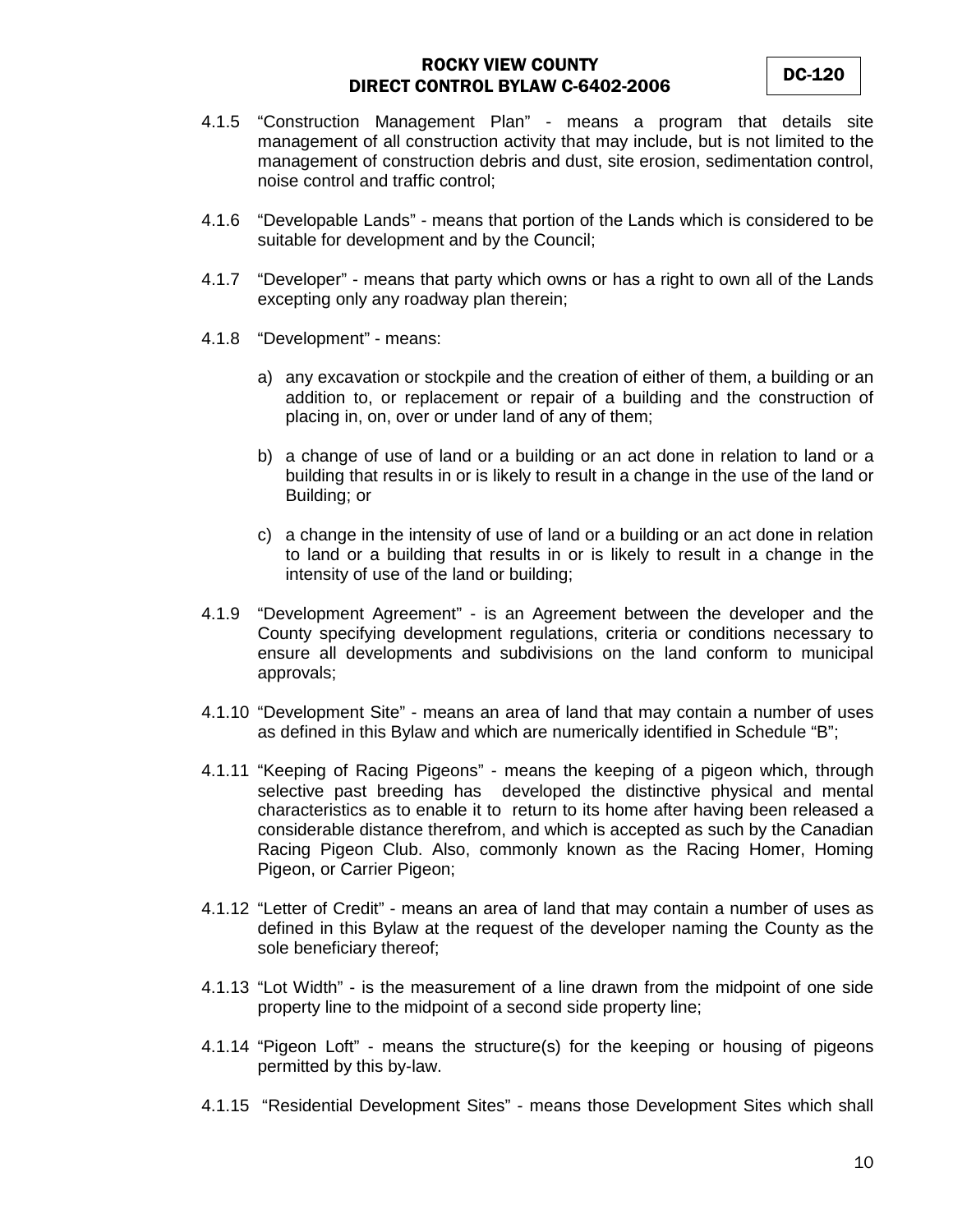be used for residential purposes and associated open space;

- 4.1.16 "Substantial Completion" means Construction Completion Certificates have been issued by the County;
- 4.1.17 "Utilities" means water treatment and distribution and wastewater collection, treatment and disposal facilities, gas, electricity, cable and telephone transmission lines and related facilities and relevant appurtenances necessary to service the development cells or portions thereof in the area covered by the Bylaw. For the purpose of this Bylaw, a system utilizing sewage holding tanks is not considered a utility;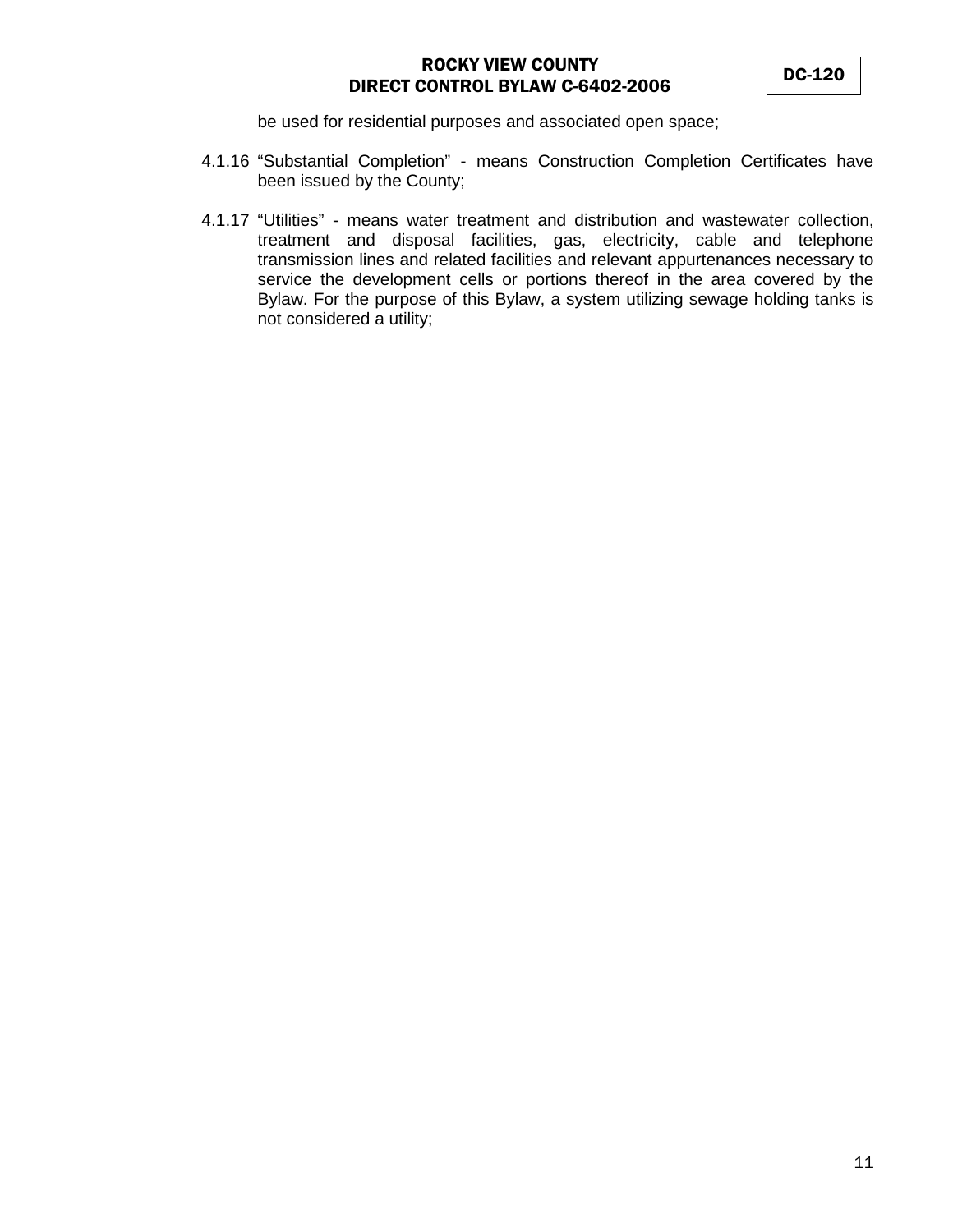# SCHEDULE "A" **Office Consolidation Version**



**DIVISION: 5**